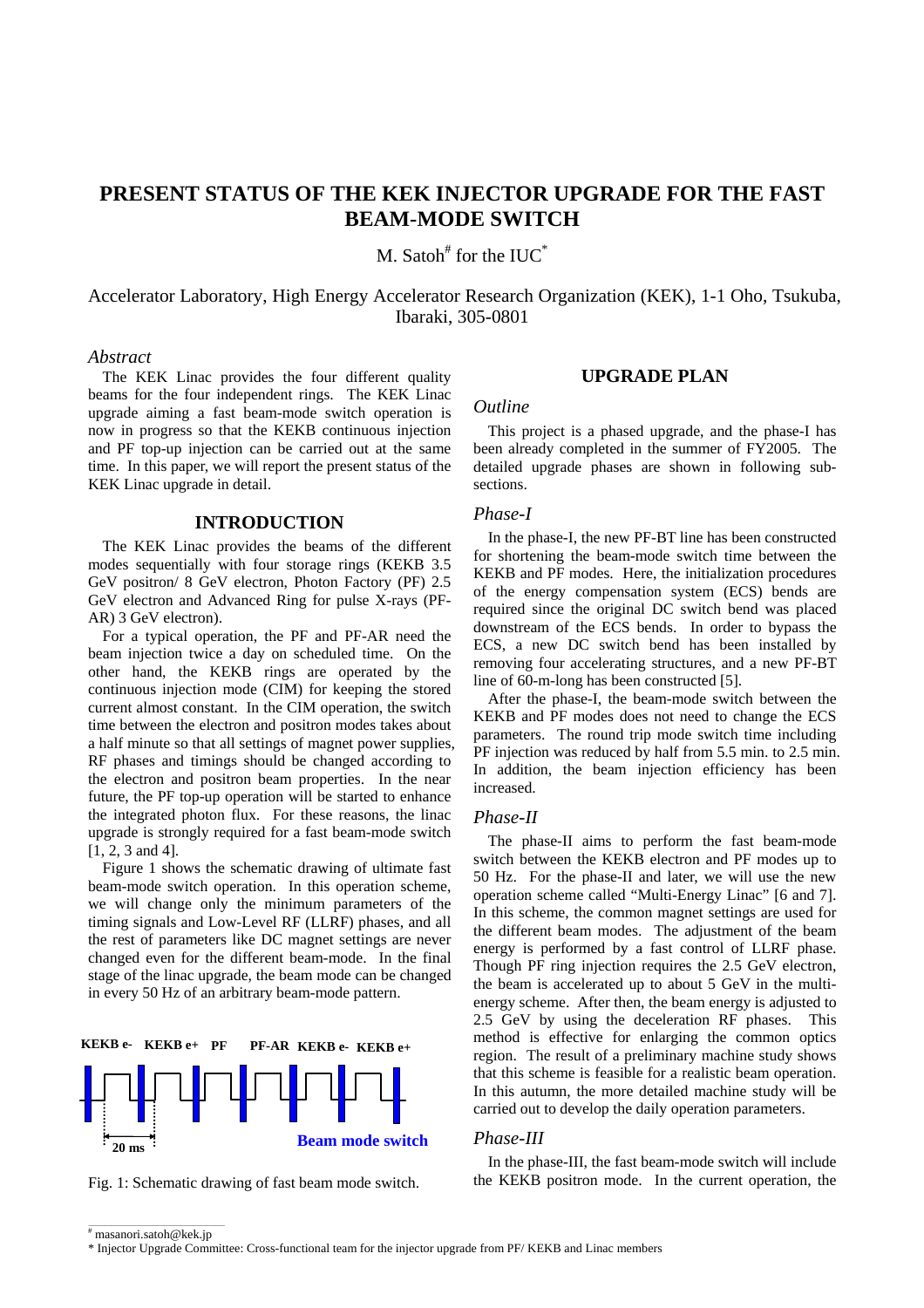positron production target is controlled by a mechanical movement. For the fast beam-mode switch between the electron and positron modes, the positron target with a hole will be used. In this scheme, the fast beam-mode switch will be performed by a fast control of the electron beam orbit at upstream of the positron target.

The tungsten crystalline target with a hole has been installed as shown in Fig. 2. A centre of a hole is placed 4.5 mm apart from that of a crystalline tungsten target. The diameter of a hole is about 5 mm. The electron beam goes through the inside of a hole for the electron mode, whereas the electron beam hits the centre of target for the positron mode.

In the machine study, it was measured that almost 100% of the electron beam can traverse the inside a target hole in comparison with a normal operation (target removed). We convinced that this scheme is applicable to the practical beam operation. For a fast control of the beam orbit upstream target, the pulsed steering magnets have been installed in the winter of FY2007.



Fig. 2: Photograph of tungsten crystalline positron production target with a hole.

#### *PF-AR injection*

The full energy injection of PF-AR is very difficult since the current beam energy at AR-BT is limited up to 3.1 GeV. One solution is to use the 3.5 GeV positron beam of KEKB positron mode for the PF-AR injection, though this scheme involves the installation of a pulsed bend and the improvement of two power supplies at the AR-BT line. In addition, all quadrupole magnets and vacuum chambers should be remodelled for increasing magnetic field. The detailed design study is now in progress, and its result will be reported elsewhere.

# **PULSED BEND SYSTEM**

For the fast beam-mode switch, the PF beam should be selectively kicked out toward the PF-BT by using the pulsed bend. The DC switch bend installed in the phase-I was replaced by the new pulsed bend system in the last winter maintenance. Table 1 shows the main parameters of the pulsed bend system. The photograph of pulsed bend is shown in Fig. 3.

Though the 2.5 GeV electron are used for the PF injection, the pulsed bend was designed for the beam operation up to 3 GeV. The maximum beam repetition is 25 Hz, and its output current has the half-sinusoidal shape of 200 µs. The both at long and short term stability of power supply output current was satisfied less than 0.1%.

The 1200-mm-long ceramic chamber has been also installed, and its cross-section is a race track-shaped. To avoid the heating, the inner wall of ceramic chamber was coated with 1-µm-thick Ti.

In the first week of February 2007, the PF top-up test operation has been successfully performed during singlebunch user operation. Figurer 4 shows the stored current stability of the PF ring. In this machine study, we can

Table 1: Main parameters of pulsed bend system.

| Pulsed bend:        |                                  |                                           |  |
|---------------------|----------------------------------|-------------------------------------------|--|
| Beam bending angle: |                                  | 7 deg. (up to 3 GeV)                      |  |
|                     | Max. magnetic field:             |                                           |  |
| Gap:                |                                  | $157 \times 30 \text{ mm}$ (W $\times$ H) |  |
| Coil:               | 1 tuen                           |                                           |  |
| Power supply:       |                                  |                                           |  |
|                     | Max. current:<br>32 kA (12.5 Hz) |                                           |  |
|                     |                                  | 27 kA (25 Hz)                             |  |
| Pulse width:        |                                  | $200 \mu s$ (half-sinusoidal)             |  |
| Stability:          | $0.1\%$                          |                                           |  |
| Ceramic chamber:    |                                  |                                           |  |
| Length:             | $1200$ mm                        |                                           |  |
| Coating:            | $Ti(1 \mu m)$                    |                                           |  |
|                     |                                  |                                           |  |



Fig. 3: Photograph of pulsed bend.



Fig. 4: Stability of stored beam current at PF ring for single-bunch Top-up injection study.